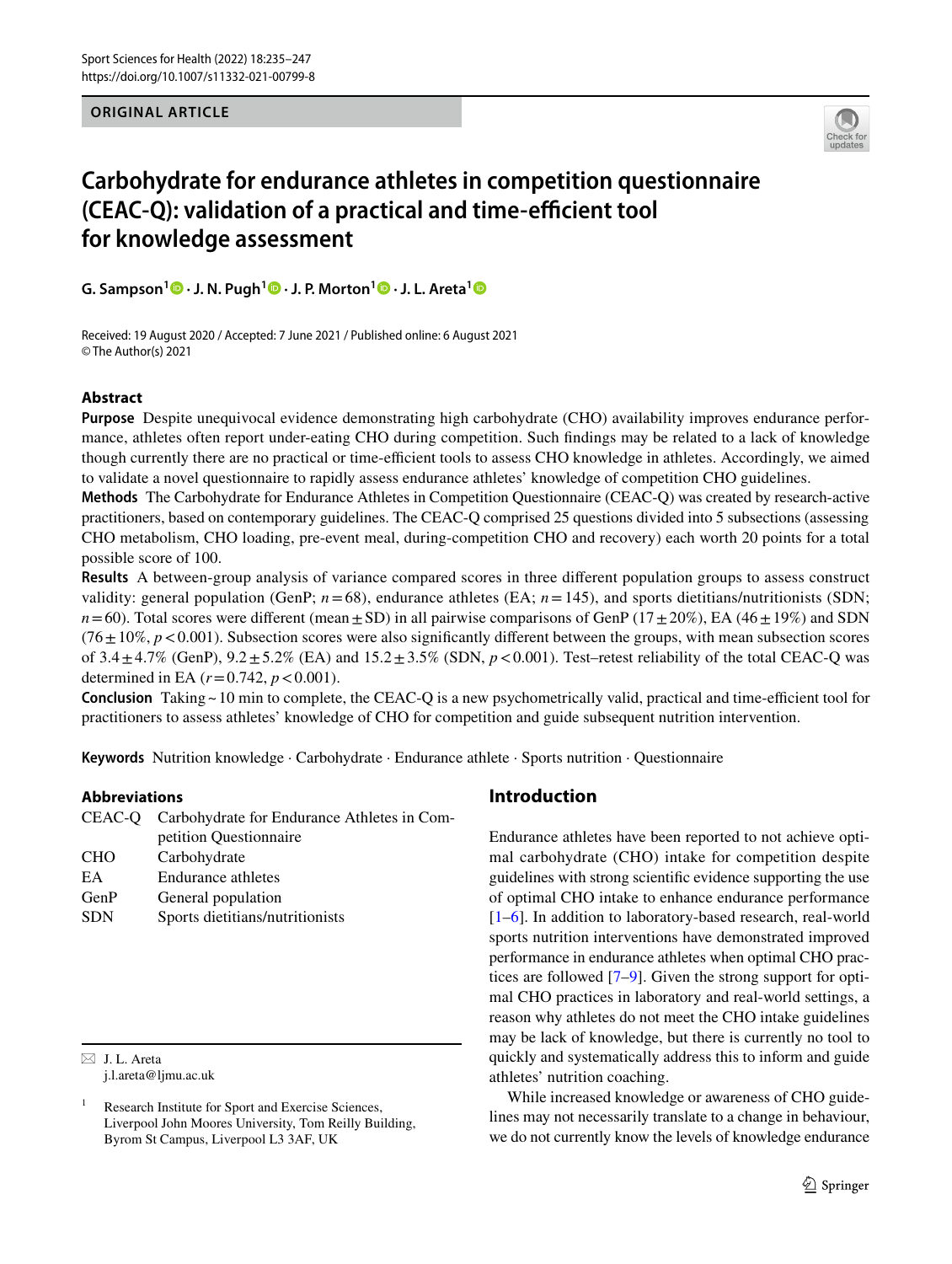athletes possess on this topic [\[10](#page-11-4)]. By systematically assessing athletes' knowledge of CHO requirements for competition, sports nutrition practitioners could better design, facilitate and evaluate targeted nutrition interventions to address knowledge gaps to ultimately optimise competitive performance [[11\]](#page-11-5). Existing nutrition knowledge questionnaires assessing general and sports-specifc nutrition knowledge of athletes are available  $[12-15]$  $[12-15]$ . However, none of these questionnaires focuses exclusively on current CHO guidelines to assess knowledge and help explain the role between knowledge of CHO guidelines and practice within competition [\[2](#page-11-8)]. Therefore, the aim of this study was to develop and validate a novel questionnaire to systematically and rapidly assess endurance athletes' key knowledge of CHO requirements for optimal performance in competition.

## **Methods**

# **Development of the Carbohydrate for Endurance Athletes in Competition Questionnaire (CEAC‑Q)**

The CEAC-Q was developed by a team of four expert sports dietitians and performance nutritionists leading research on nutrition for endurance performance and working in applied practice with amateur as well as professional endurance athletes ranging from club to world-class level. The questionnaire was formed and based on the current American College of Sports Medicine (ACSM) guidelines and recent sports nutrition research fndings on CHO for endurance sports [\[2](#page-11-8), [16](#page-11-9), [17\]](#page-11-10). Five topic areas of key core knowledge for CHO and competition were identifed by the research team, namely: CHO storage and metabolism; CHO loading; CHO meal prior to an event; CHO during an event; and CHO for recovery (Fig. [1\)](#page-2-0). The questionnaire was pilot-tested on sports dietitians and endurance athletes to ensure the questions refected current CHO guidelines and clarity of instructions during completion, providing qualitative feedback for each question and subsection. The research team reviewed the pilot questionnaire results and incorporated feedback on clarity of questions, suitability, amended and endorsed content and face validity of the fnal questionnaire.

The fnal questionnaire (Table [1\)](#page-3-0) consists of demographic questions and 25 multiple-choice questions divided into the 5 key core knowledge areas with a total possible CEAC-Q score of 100. Each question was assigned +4 points for the correct response,+1 for a partial response if there were multiple answers and 0 for incorrect or unsure responses [[11,](#page-11-5) [18](#page-11-11)]. All questions included an 'unsure' option to reduce the possibility of guessing answers and diferentiate participants with correct, incorrect or no knowledge. The questionnaire was administered online using SurveyMonkey software (<https://www.surveymonkey.com>, San Mateo, California,

USA) in English with question order presented to participants in a random manner to avoid order bias [\[19](#page-11-12), [20](#page-11-13)]. Participants were encouraged not to guess and could provide open-ended comments for the overall questionnaire and each individual question to provide opportunity to explain answers or identify need to clarify wording [[12](#page-11-6)]. Survey-Monkey recorded time to complete the questionnaire which could only be completed once without time constraints. Only completed questionnaires were included for analysis.

#### **Construct validity assessment**

To assess construct validity, three groups with a priori hypothesised varying levels of sports nutrition knowledge were recruited. In order of expected level of knowledge, these were: (1) general population who did not participate in any endurance sport (GenP), (2) endurance athletes with  $>12$  months training experience (EA), and (3) sports dietitians/nutritionists (SDN) who were registered members of Sports Dietitians Australia, the Sport and Exercise Nutrition Register, British Dietetic Association Sport Nutrition Group, International Society of Sports Nutrition or Board Certifed Specialist in Sports Dietetics with the American Academy of Sports Dietitians and Nutritionists. Participants were invited to participate through social media and email lists of sport nutrition regulatory bodies. All participants were provided with the participation statement and online consent form and agreed to participate electronically.

#### **Test–retest reliability**

To assess test–retest reliability, the athlete group were provided with the choice of completing a second questionnaire 10–14 days later based on validation protocols used by previous nutrition knowledge questionnaires for athletes [[21,](#page-11-14) [22](#page-11-15)]. A period of less than 3 weeks is considered long enough for the questions to be forgotten yet short enough to minimise any change in nutrition knowledge [[23\]](#page-11-16). Athletes who volunteered to complete the questionnaire a second time were contacted by email 10–14 days later with a personalised link to the test–retest questionnaire minus demographic questions. No formal nutrition education was provided or advised between tests. To account for any learning efect after completing all questions in the retest, athletes were asked additional questions regarding learning efect and perceived changes in knowledge or scores (Table [1](#page-3-0)). Open-ended responses were provided by 26 participants who believed their sports nutrition knowledge had changed to explain how and why it changed between tests. Responses were grouped into four categories; raised awareness of current knowledge gaps, self-directed learning, consultation with a coach or dietitian for advice and rushing or selecting unsure to avoid guessing incorrectly.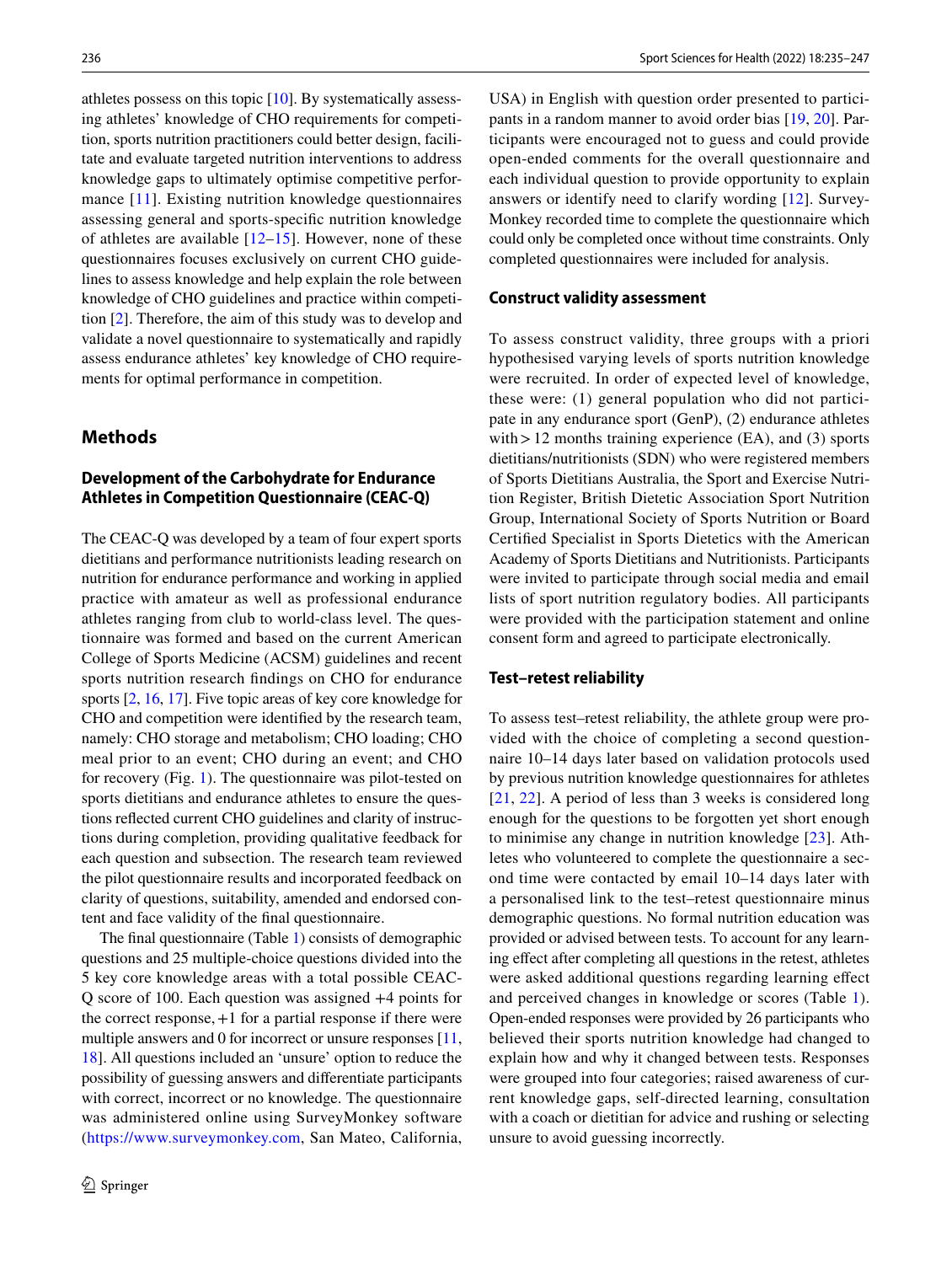<span id="page-2-0"></span>ment of the CEAC-Q



# **Statistics and data analysis**

One-way analysis of variance (ANOVA) was used to compare the total score and the fve CHO subsections between groups with post hoc analysis Schefe due to unequal group sizes. Statistically signifcant diferences in knowledge total and subsection scores between the three groups was seen as evidence of construct validity of the questionnaire [\[12](#page-11-6)]. Each of the fve subsections was assessed separately for internal consistency as each addressed a diferent area of CHO knowledge. Internal reliability for each subsection was measured against the psychometric requirements to determine reliability with Cronbach's  $\alpha$  > 0.7 indicating acceptable internal consistency [\[14](#page-11-17), [24\]](#page-11-18). Diferences in knowledge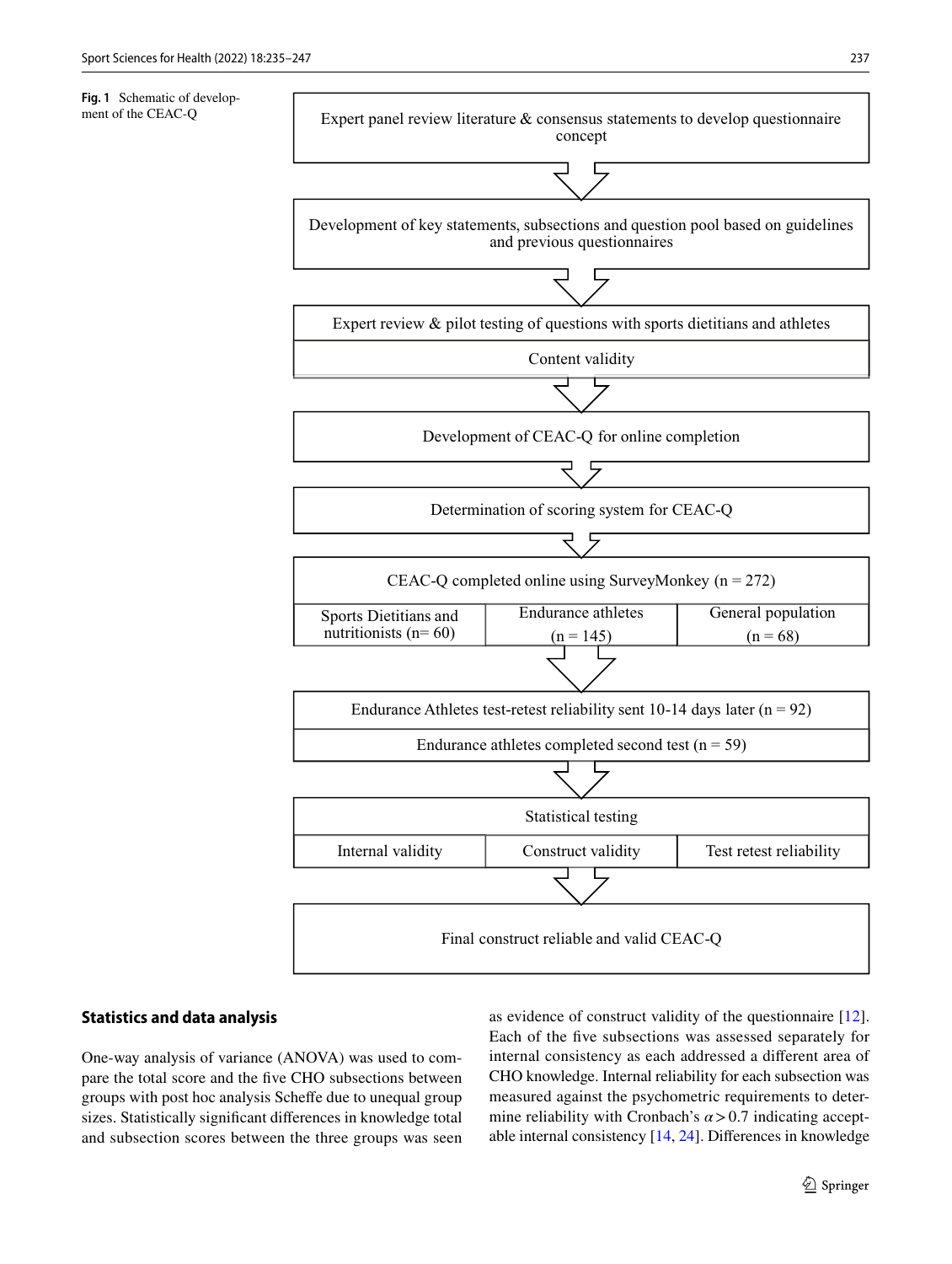| Section 1: Carbohydrate storage and metabolism                                                                                                                                           |                |                      | Score: $\_\$ 20 |
|------------------------------------------------------------------------------------------------------------------------------------------------------------------------------------------|----------------|----------------------|-----------------|
| 1. Which factor(s) influence how much carbohydrate our body uses during exercise? (Select all that apply)                                                                                | Points (each)  | $\frac{14}{2}$       |                 |
| Exercise intensity                                                                                                                                                                       | 1              |                      |                 |
| <b>Exercise</b> duration                                                                                                                                                                 | 1              |                      |                 |
| Environmental factors (temperature, altitude)                                                                                                                                            | 1              |                      |                 |
| Training status (fitness level, years of training)                                                                                                                                       |                |                      |                 |
| The carbohydrate use during exercise is not affected by any of these factors                                                                                                             | 0              |                      |                 |
| Unsure                                                                                                                                                                                   | $\overline{0}$ |                      |                 |
| 2. Which of the following carbohydrate related factors contribute to fatigue during exercise? (select ONE answer)                                                                        | Points         | _/4                  |                 |
| Low blood sugar levels only                                                                                                                                                              | 0              |                      |                 |
| Low muscle glycogen stores only                                                                                                                                                          | 0              |                      |                 |
| Low blood sugar and low muscle glycogen stores                                                                                                                                           | 4              |                      |                 |
| Carbohydrate stores do not contribute to fatigue during exercise                                                                                                                         | 0              |                      |                 |
| Unsure                                                                                                                                                                                   | 0              |                      |                 |
| 3. In a carbohydrate loaded state, carbohydrate is stored in the body as: (select one answer)                                                                                            | Points         | 1/4                  |                 |
| Muscle glycogen only                                                                                                                                                                     | 0              |                      |                 |
| Liver glycogen only                                                                                                                                                                      | 0              |                      |                 |
| Muscle glycogen (80%) and liver glycogen (20%)                                                                                                                                           | 4              |                      |                 |
| Muscle glycogen (20%) and liver glycogen (80%)                                                                                                                                           | 0              |                      |                 |
| Carbohydrate is not stored in the body                                                                                                                                                   | 0              |                      |                 |
| Unsure                                                                                                                                                                                   | 0              |                      |                 |
| 4. In a carbohydrate loaded state, total carbohydrate storage in the body is approximately: (select one answer)                                                                          | Points         | _/4                  |                 |
| $< 200$ g                                                                                                                                                                                | 0              |                      |                 |
| $200 - 400$ g                                                                                                                                                                            | 0              |                      |                 |
| $400 - 600$ g                                                                                                                                                                            | 4              |                      |                 |
| Carbohydrate is not stored in the body                                                                                                                                                   | 0              |                      |                 |
| Unsure                                                                                                                                                                                   | 0              |                      |                 |
| 5. Which source of carbohydrate stores is used to maintain normal blood sugar during exercise? (select one<br><i>answer</i> )                                                            | Points         | $\frac{1}{4}$        |                 |
| Muscle glycogen only                                                                                                                                                                     | 0              |                      |                 |
| Liver glycogen only                                                                                                                                                                      | 4              |                      |                 |
| Muscle and liver glycogen                                                                                                                                                                | 0              |                      |                 |
| Carbohydrate stores are not used to maintain blood sugar during exercise                                                                                                                 | 0              |                      |                 |
| Unsure                                                                                                                                                                                   | 0              |                      |                 |
| Section 2: Pre-competition carbohydrate loading                                                                                                                                          |                |                      | Score:<br>/20   |
| 6. Carbohydrate loading in the days before a competitive endurance event can increase endurance performance by? (select one<br><i>answer</i> )                                           |                | Points $\frac{1}{4}$ |                 |
| Carbohydrate loading cannot increase endurance performance                                                                                                                               |                | 0                    |                 |
| Increasing maximal speed or power output during prolonged exercise                                                                                                                       |                | 0                    |                 |
| Delaying the onset of fatigue during the late stages of prolonged exercise                                                                                                               |                | 4                    |                 |
| Unsure                                                                                                                                                                                   |                | $\Omega$             |                 |
| 7. Carbohydrate loading to maximise glycogen stores is most effective in improving performance in competitive events lasting:<br>(select one answer)                                     |                | Points $\frac{1}{4}$ |                 |
| Less than 60 min                                                                                                                                                                         |                | 0                    |                 |
| $60 - 90$ min                                                                                                                                                                            |                | 0                    |                 |
| More than 90 min                                                                                                                                                                         |                | 4                    |                 |
| Carbohydrate loading is unnecessary                                                                                                                                                      |                | 0                    |                 |
| Unsure                                                                                                                                                                                   |                | $\mathbf{0}$         |                 |
| 8. When carbohydrate loading before competition, the recommended range of carbohydrate intake per day is? (assuming exer-<br>cise activity the day before is minimal; select one answer) |                | Points               | $^{14}$         |

### <span id="page-3-0"></span>**Table 1** Carbohydrate for Endurance Athletes during Competition Questionnaire Scoring Sheet (CEAC-Q)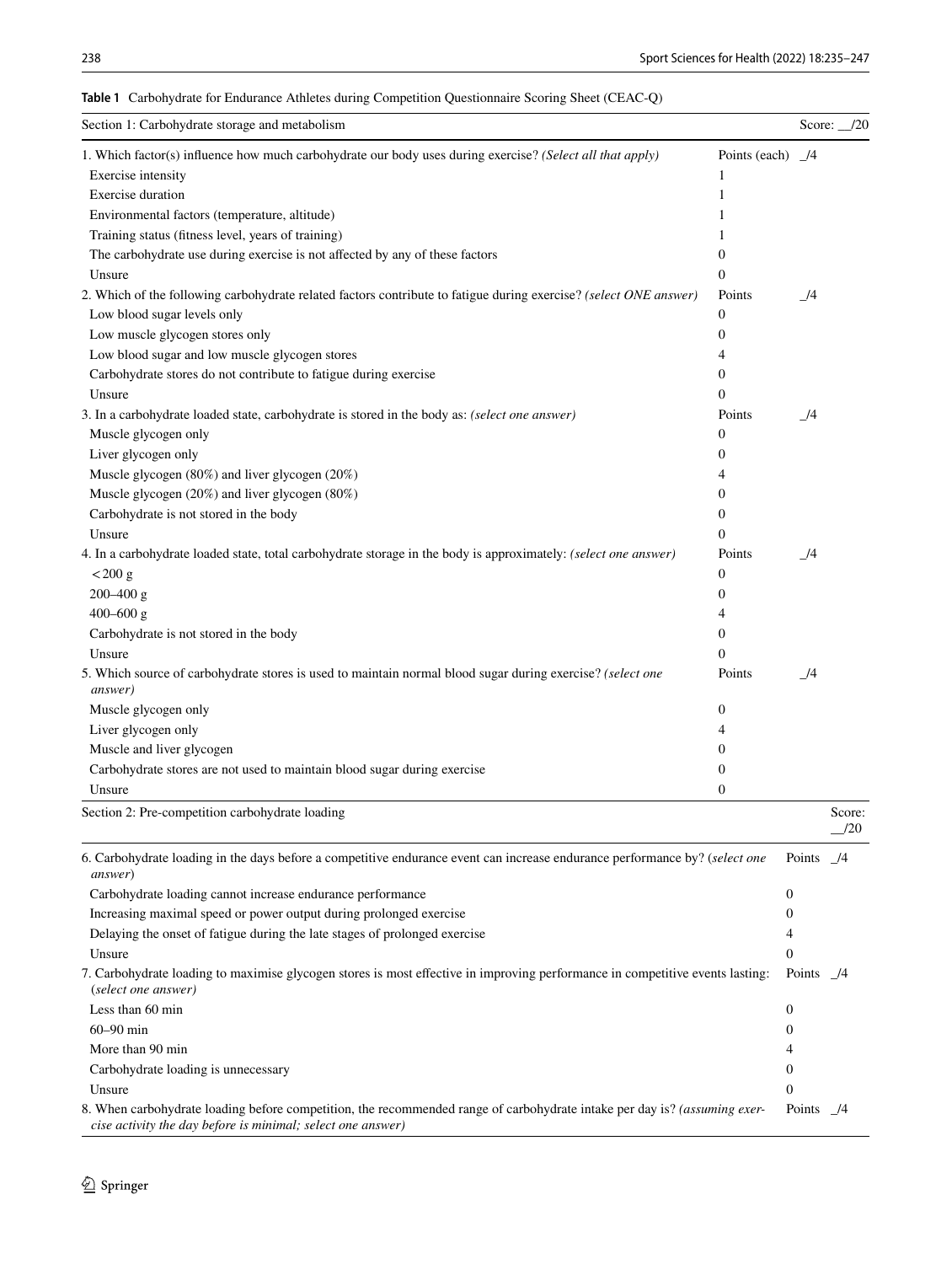|  | Table 1 (continued) |
|--|---------------------|
|--|---------------------|

| Section 2: Pre-competition carbohydrate loading                                                                                                                                       |                      | Score:<br>/20            |
|---------------------------------------------------------------------------------------------------------------------------------------------------------------------------------------|----------------------|--------------------------|
| Less than 4 g per kilogram body mass                                                                                                                                                  | $\mathbf{0}$         |                          |
| 5-8 g per kilogram body mass                                                                                                                                                          | $\mathbf{0}$         |                          |
| 9-12 g per kilogram body mass                                                                                                                                                         | 4                    |                          |
| More than 12 g per kilogram body mass                                                                                                                                                 | $\overline{0}$       |                          |
| Carbohydrate loading is never required                                                                                                                                                | $\overline{0}$       |                          |
| Unsure                                                                                                                                                                                | $\mathbf{0}$         |                          |
| 9. When competing WITHOUT carbohydrate loading, the recommended range of carbohydrate intake per day is? (assuming<br>exercise activity the day before is minimal; select one answer) | Points               | - 74                     |
| Less than 4 g per kilogram body mass                                                                                                                                                  | $\boldsymbol{0}$     |                          |
| 5-8 g per kilogram body mass                                                                                                                                                          | 4                    |                          |
| 9-12 g per kilogram body mass                                                                                                                                                         | $\mathbf{0}$         |                          |
| More than 12 g per kilogram body mass                                                                                                                                                 | $\mathbf{0}$         |                          |
| Eating carbohydrate is never required before exercise                                                                                                                                 | $\mathbf{0}$         |                          |
| Unsure                                                                                                                                                                                | $\Omega$             |                          |
| 10. To maximise muscle glycogen stores, carbohydrate loading (in combination with a tapering of training loads) is best fol-<br>lowed for: (select one answer)                        | Points               | - 74                     |
| 12-24 h before a competition                                                                                                                                                          | $\boldsymbol{0}$     |                          |
| 24–48 h before a competition                                                                                                                                                          | 4                    |                          |
| A week before a competition                                                                                                                                                           | $\mathbf{0}$         |                          |
| Carbohydrate loading is never required                                                                                                                                                | $\overline{0}$       |                          |
| Unsure                                                                                                                                                                                | $\boldsymbol{0}$     |                          |
| Section 3: Before competition carbohydrate meal                                                                                                                                       |                      | Score:<br>$\frac{1}{20}$ |
| 11. How much carbohydrate should a meal eaten before competition contain (in grams per kilogram body mass)? (select one<br><i>answer</i> )                                            | Points $\frac{1}{4}$ |                          |
| Less than 1 g per kg body mass                                                                                                                                                        | $\mathbf{0}$         |                          |
| 1-4 g per kg body mass                                                                                                                                                                | 4                    |                          |
| More than 4 g per kg body mass                                                                                                                                                        | $\mathbf{0}$         |                          |
| Eating carbohydrate is never required before exercise                                                                                                                                 | $\mathbf{0}$         |                          |
| Unsure                                                                                                                                                                                | $\Omega$             |                          |
| 12. When is eating a meal or snack rich in carbohydrate likely to improve performance? (select one answer)                                                                            | Points $\frac{1}{4}$ |                          |
| Before competition lasting LESS than 60 min                                                                                                                                           | $\overline{0}$       |                          |
| Before competition lasting MORE than 60 min                                                                                                                                           | $\mathbf{0}$         |                          |
| Never                                                                                                                                                                                 | $\theta$             |                          |
| Always                                                                                                                                                                                | 4                    |                          |
| Unsure                                                                                                                                                                                | $\boldsymbol{0}$     |                          |
| 13. Eating a meal rich in carbohydrate in the hours before competition specifically helps to: (select one answer)                                                                     | Points /4            |                          |
| To increase MAINLY muscle glycogen stores                                                                                                                                             | $\bf{0}$             |                          |
|                                                                                                                                                                                       | 4                    |                          |
| To increase MAINLY liver glycogen stores<br>Increase both muscle and liver glycogen stores                                                                                            | $\mathbf{0}$         |                          |
| Eating carbohydrate before competition has no significant effect on carbohydrate stores                                                                                               | 0                    |                          |
|                                                                                                                                                                                       |                      |                          |
| Unsure                                                                                                                                                                                | $\mathbf{0}$         |                          |
| 14. A meal rich in carbohydrate should be eaten how many hours before competition (select one answer)                                                                                 | Points $\frac{1}{4}$ |                          |
| Less than 1 h before                                                                                                                                                                  | $\mathbf{0}$         |                          |
| $1-4h$ before                                                                                                                                                                         | 4                    |                          |
| More than 4 h before                                                                                                                                                                  | $\mathbf{0}$         |                          |
| Eating carbohydrate is never required before exercise                                                                                                                                 | $\mathbf{0}$         |                          |
| Unsure                                                                                                                                                                                | $\Omega$             |                          |
| 15. Which of the following statements is correct regarding carbohydrate intake and gastrointestinal distress: (select one answer) Points _/4                                          |                      |                          |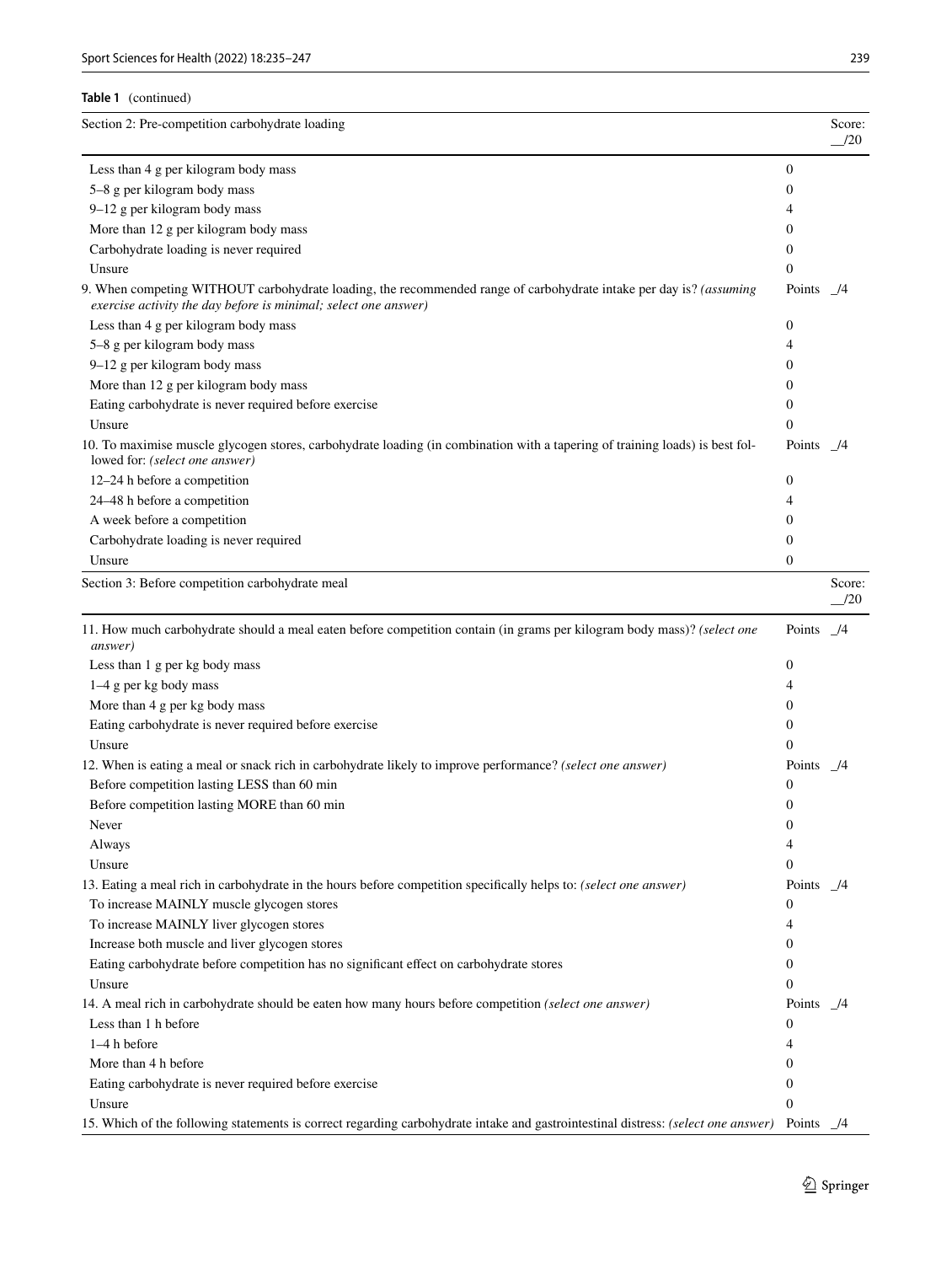**Table 1** (continued)

| Section 3: Before competition carbohydrate meal | Score: |
|-------------------------------------------------|--------|
|-------------------------------------------------|--------|

|                                                                                                          |                                         |                                                                                  |                                                                                                                                                                                                                                          |                  | /20                      |
|----------------------------------------------------------------------------------------------------------|-----------------------------------------|----------------------------------------------------------------------------------|------------------------------------------------------------------------------------------------------------------------------------------------------------------------------------------------------------------------------------------|------------------|--------------------------|
|                                                                                                          |                                         |                                                                                  | Eating carbohydrate before and during competition always results in gastrointestinal distress                                                                                                                                            |                  | $\overline{0}$           |
| The gut can NOT be trained to tolerate carbohydrate before and during competition                        |                                         |                                                                                  |                                                                                                                                                                                                                                          |                  | 0                        |
|                                                                                                          |                                         | The gut CAN be trained to tolerate carbohydrate before and during competition    |                                                                                                                                                                                                                                          |                  | 4                        |
| Unsure                                                                                                   |                                         |                                                                                  |                                                                                                                                                                                                                                          |                  | $\mathbf{0}$             |
| Section 4: Carbohydrate during competition                                                               |                                         |                                                                                  |                                                                                                                                                                                                                                          |                  | Score:<br>$\frac{1}{20}$ |
| 16. Consuming carbohydrate during exercise can improve endurance performance by: (Select all that apply) |                                         |                                                                                  |                                                                                                                                                                                                                                          |                  | $\mathcal{I}^4$          |
|                                                                                                          | Maintaining blood sugar levels          |                                                                                  |                                                                                                                                                                                                                                          | 1                |                          |
|                                                                                                          |                                         | Increasing the amount of free glucose available for contracting muscle           |                                                                                                                                                                                                                                          | 1                |                          |
|                                                                                                          | Reducing the energy cost of exercise    |                                                                                  |                                                                                                                                                                                                                                          |                  |                          |
|                                                                                                          | Stimulating the central nervous system  |                                                                                  |                                                                                                                                                                                                                                          |                  |                          |
|                                                                                                          |                                         | Eating carbohydrate during exercise does not improve endurance performance       |                                                                                                                                                                                                                                          | 0                |                          |
| Unsure                                                                                                   |                                         |                                                                                  |                                                                                                                                                                                                                                          | $\Omega$         |                          |
|                                                                                                          | during competition: (select one answer) |                                                                                  | 17. Holding a small amount of a carbohydrate drink in the mouth for 10–15 s (e.g. mouth rinsing the drink)                                                                                                                               | Points           | 14                       |
|                                                                                                          |                                         | Can act as a stimulant and improve performance even if not swallowed             |                                                                                                                                                                                                                                          | 4                |                          |
|                                                                                                          | Only improves performance if swallowed  |                                                                                  |                                                                                                                                                                                                                                          | 0                |                          |
|                                                                                                          | Has no effect on performance            |                                                                                  |                                                                                                                                                                                                                                          | 0                |                          |
|                                                                                                          | Has a negative impact on performance    |                                                                                  |                                                                                                                                                                                                                                          | 0                |                          |
|                                                                                                          |                                         | Eating carbohydrate is never required during exercise                            |                                                                                                                                                                                                                                          | 0                |                          |
| Unsure                                                                                                   |                                         |                                                                                  |                                                                                                                                                                                                                                          | $\Omega$         |                          |
| option per duration)                                                                                     |                                         |                                                                                  | 18. How much carbohydrate is recommended per hour during competition lasting: (select one<br>Points per column                                                                                                                           |                  |                          |
|                                                                                                          | $<$ 1 h competition                     | $-2.5$ h competition                                                             | $>2.5$ h competition                                                                                                                                                                                                                     |                  | 14                       |
| None                                                                                                     | $\mathbf{0}$                            | $\boldsymbol{0}$                                                                 | $\boldsymbol{0}$                                                                                                                                                                                                                         |                  |                          |
| Mouth rinse<br>or $<$ 30 g                                                                               | -1.3                                    | $\boldsymbol{0}$                                                                 | $\mathbf{0}$                                                                                                                                                                                                                             |                  |                          |
| $30 - 60$ g per 0<br>hour                                                                                |                                         | 1.3                                                                              | $\mathbf{0}$                                                                                                                                                                                                                             |                  |                          |
| 60–90 g per $0$<br>hour                                                                                  |                                         | $\boldsymbol{0}$                                                                 | 1.3                                                                                                                                                                                                                                      |                  |                          |
| $> 90$ g per<br>hour                                                                                     | $\boldsymbol{0}$                        | $\mathbf{0}$                                                                     | $\theta$                                                                                                                                                                                                                                 |                  |                          |
| Unsure                                                                                                   | 0                                       | $\boldsymbol{0}$                                                                 | $\overline{0}$                                                                                                                                                                                                                           |                  |                          |
| select one answer)                                                                                       |                                         |                                                                                  | 19. If you take either a sports drink or energy gel containing 25 g carbohydrate during exercise, would there be Points<br>any difference in the amount of carbohydrate that is used by the body? (when equal amounts of fluid is taken; |                  | $\mathcal{I}^4$          |
|                                                                                                          |                                         | Yes—the sports drink would allow your body to use more carbohydrate than the gel |                                                                                                                                                                                                                                          | $\boldsymbol{0}$ |                          |
|                                                                                                          |                                         | Yes—the gel would allow your body to use more carbohydrate than the drink        |                                                                                                                                                                                                                                          | 0                |                          |
| No, there would be no difference                                                                         |                                         |                                                                                  |                                                                                                                                                                                                                                          | 4                |                          |
|                                                                                                          |                                         | Eating carbohydrate is never required during exercise                            |                                                                                                                                                                                                                                          | 0                |                          |
| Unsure<br>$\mathbf{0}$                                                                                   |                                         |                                                                                  |                                                                                                                                                                                                                                          |                  |                          |
|                                                                                                          |                                         | depending on the source? (Select one option per column)                          | 20. How much carbohydrate consumed per hour during competition is your body able to absorb and use                                                                                                                                       | Points           |                          |
|                                                                                                          |                                         | (e.g. glucose only)                                                              | Single source of carbohydrate Multiple sources of carbohydrate (e.g. glucose + fructose)                                                                                                                                                 |                  | $\mathcal{I}4$           |
| None                                                                                                     |                                         | 0                                                                                | $\bf{0}$                                                                                                                                                                                                                                 |                  |                          |
| $30-60$ g per hour                                                                                       |                                         | 2                                                                                | $\mathbf{0}$                                                                                                                                                                                                                             |                  |                          |
| $60-90$ g per hour                                                                                       |                                         | 0                                                                                | 2                                                                                                                                                                                                                                        |                  |                          |
| $> 90$ g per hour                                                                                        |                                         |                                                                                  |                                                                                                                                                                                                                                          |                  |                          |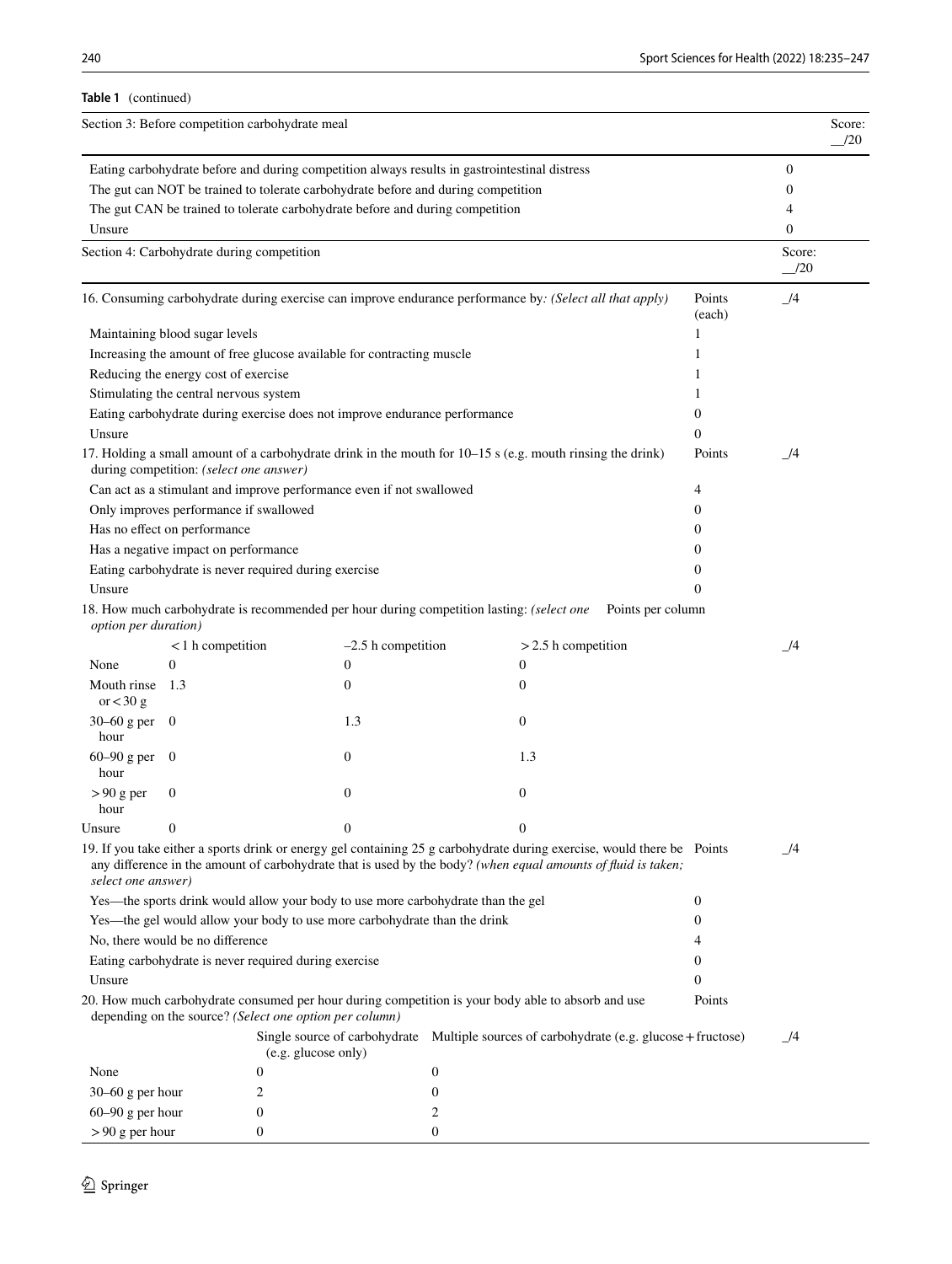**Table 1** (continued)

|                                       | Section 4: Carbohydrate during competition            |                                                                                                                                              | Score:<br>/20        |                |
|---------------------------------------|-------------------------------------------------------|----------------------------------------------------------------------------------------------------------------------------------------------|----------------------|----------------|
| Unsure                                | $\Omega$                                              | $\Omega$                                                                                                                                     |                      |                |
|                                       | Section 5: Carbohydrate for post-competition recovery |                                                                                                                                              |                      | Score:<br>/20  |
| answer)                               |                                                       | 21. After glycogen depleting exercise, muscle glycogen stores recover the fastest when carbohydrate is eaten (select one                     | Points $\frac{1}{4}$ |                |
| Early after exercise (within $0-4$ h) |                                                       |                                                                                                                                              | 4                    |                |
| Late after exercise (after $> 4$ h)   |                                                       |                                                                                                                                              | $\boldsymbol{0}$     |                |
| It doesn't change with time           |                                                       |                                                                                                                                              | $\Omega$             |                |
|                                       |                                                       | Eating carbohydrate after exercise does not influence the recovery rate of carbohydrate stores                                               | $\mathbf{0}$         |                |
| Unsure                                |                                                       |                                                                                                                                              | $\overline{0}$       |                |
|                                       | muscle glycogen stores? (select one answer)           | 22. In the first four hours after glycogen depleting exercise, how much carbohydrate should you eat to maximise recovery of                  | Points $\frac{1}{4}$ |                |
| $< 0.5$ g per kg body mass per hour   |                                                       |                                                                                                                                              | $\mathbf{0}$         |                |
| $0.5-1.0$ g per kg body mass per hour |                                                       |                                                                                                                                              | $\overline{0}$       |                |
| 1.0–1.2 g per kg body mass per hour   |                                                       |                                                                                                                                              | 4                    |                |
| $>1.2$ g per kg body mass per hour    |                                                       |                                                                                                                                              | $\mathbf{0}$         |                |
|                                       |                                                       | The amounts consumed do not influence the recovery rate of carbohydrate stores                                                               | $\overline{0}$       |                |
| Unsure                                |                                                       |                                                                                                                                              | $\theta$             |                |
|                                       | glycogen depleting exercise? (select one answer)      | 23. With optimal carbohydrate intake, how long would it take to fully restore muscle glycogen stores to pre-exercise levels after Points 1/4 |                      |                |
| $0 - 12h$                             |                                                       |                                                                                                                                              | $\boldsymbol{0}$     |                |
| $12 - 24h$                            |                                                       |                                                                                                                                              | 4                    |                |
| $24 - 72h$                            |                                                       |                                                                                                                                              | $\overline{0}$       |                |
|                                       |                                                       | Eating carbohydrate is not required after exercise to increase the recovery rate of carbohydrate stores                                      | $\boldsymbol{0}$     |                |
| Unsure                                |                                                       |                                                                                                                                              | $\theta$             |                |
|                                       |                                                       | 24. To maximise recovery of muscle glycogen stores within 8 h post-exercise: <i>(select one answer)</i>                                      | Points /4            |                |
|                                       |                                                       | Moderate to high glycaemic index (GI) carbohydrates are superior to low GI                                                                   | 4                    |                |
|                                       |                                                       | Low glycaemic index carbohydrates are superior to moderate to high GI                                                                        | $\Omega$             |                |
|                                       |                                                       | There is no difference between high or low glycaemic index carbohydrates                                                                     | 0                    |                |
|                                       |                                                       | Eating carbohydrate is not required after exercise to increase the recovery rate of carbohydrate stores                                      | $\mathbf{0}$         |                |
| Unsure                                |                                                       |                                                                                                                                              | $\theta$             |                |
| <i>answer</i> )                       |                                                       | 25. Can eating protein, in addition to carbohydrate, help to maximise muscle glycogen recovery after exercise? (select one                   | Points               | $\frac{14}{2}$ |
|                                       |                                                       | Only if the amount of carbohydrate is sub-optimal $(< 1.2$ g/kg/h) and some protein is eaten at the same time $(-0.2$ g/kg/h)                | $\overline{4}$       |                |
| kg/h)                                 |                                                       | Only if the amount of carbohydrate is very small ( $\sim 0.1$ g/kg) and a large amount of protein is eaten at the same time ( $> 0.4$ g/     | $\mathbf{0}$         |                |
|                                       |                                                       | Eating protein together with carbohydrate has no additional benefit for restoring muscle glycogen                                            | $\boldsymbol{0}$     |                |
|                                       |                                                       | Eating carbohydrate is not required after exercise to increase the recovery rate of carbohydrate stores                                      | $\boldsymbol{0}$     |                |
| Unsure                                |                                                       |                                                                                                                                              | $\mathbf{0}$         |                |
|                                       |                                                       | CEAC-Q Test-retest change in knowledge and self-directed learning questions                                                                  |                      |                |

Change in knowledge

Since completing this questionnaire the frst time, has your level of sports nutrition knowledge changed?

Same

Increased

Has completing this questionnaire inspired you to learn more about sports nutrition for competition?

Yes

No

 If your sports nutrition knowledge has changed since frst completing this questionnaire, please share how or why it has changed? Open-ended response to explain why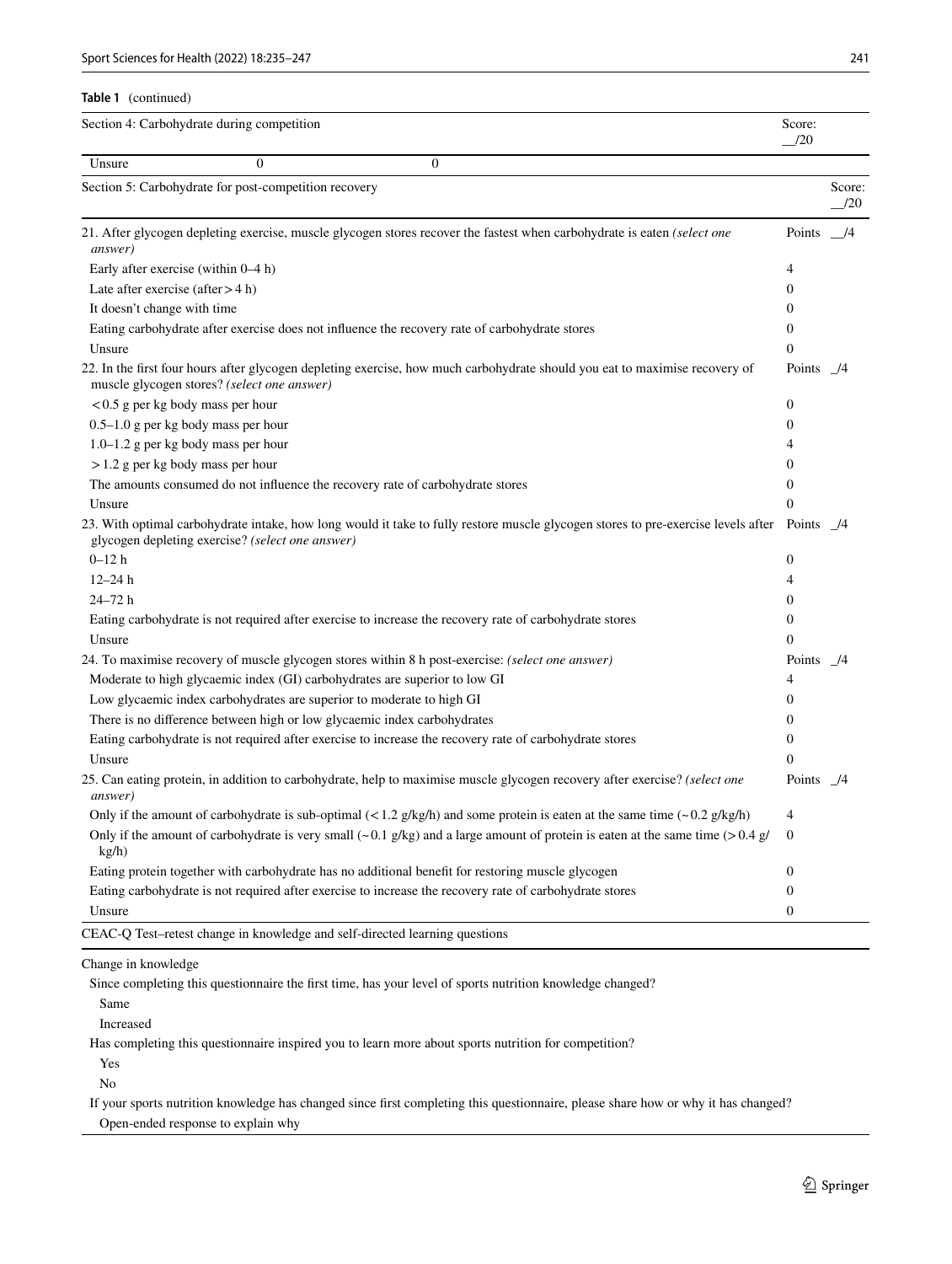```
Table 1 (continued)
```

| CEAC-O Scoring Sheet                                                               |                  |  |
|------------------------------------------------------------------------------------|------------------|--|
| Carbohydrate for Endurance Athletes during Competition Questionnaire Scoring Sheet |                  |  |
| Section 1: Carbohydrate storage and metabolism                                     | $\frac{1}{20}$   |  |
| Section 2: Pre-competition carbohydrate loading                                    | $\frac{-120}{2}$ |  |
| Section 3: Before competition carbohydrate meal                                    | $\frac{-}{20}$   |  |
| Section 4: Carbohydrate during competition                                         | $\frac{-}{20}$   |  |
| Section 5: Carbohydrate for post-competition recovery                              | $\frac{1}{20}$   |  |

Please select the correct answer (s) to each question. If you are unsure, do not guess. Please select unsure

scores between groups were assessed using non-parametric (Kruskal–Wallis) analysis of variance (ANOVA) with Tukey post hoc analysis to determine which group difered when results were signifcant. A Bonferroni correction applied to non-parametric post hoc analysis and *p* values for significance testing set at  $< 0.017$  [\[21](#page-11-14)]. Upon retest Pearson's correlation compared nutrition knowledge scores of athletes between time points to provide evidence of test–retest reliability. With regard to potential learning effects between test- and retest-dependent samples *t* test were conducted to evidence stability of the CEAC-Q [\[25\]](#page-11-19). All data were analysed using IBM SPSS (version 24) with a signifcance level of  $p = 0.05$ . Graphs were created in Graphpad Prism 8 (GraphPad Software, Inc. v8, La Jolla, CA, USA).

#### **Results**

*Participants.* Of the 393 participants who commenced, the CEAC-Q was completed by a total of 272 individuals with a completion rate of 69%, consisting of the general population  $(n=68)$ , endurance athletes  $(n=145)$  and sports dietitians/ nutritionists  $(n=60)$  Table [2.](#page-7-0) Sports Dietitians and Nutritionists were registered with the UK Sport and Exercise Nutrition Register SENr (*n*=35), Sports Dietitians Australia (*n*=22) or the American Academy of Sports Dietitians and Nutritionists  $(n=3)$  with < 1 year  $(n=7)$ , between 1 and 5 years  $(n=31)$  or > 5-year experience  $(n=22)$ .

*CEAC-Q scores.* There was a significant difference between the groups for total nutrition scores as determined by one-way ANOVA, [F  $(2, 269) = 172.86, p < 0.0001$ ] (Fig. [2](#page-8-0)A). In regards the total score of the test, the GenP had the lowest score  $(17 \pm 20, \text{ mean } \pm \text{ SD})$ , followed by EA  $(46 \pm 19)$  with the highest knowledge observed in the SDN group  $(76 \pm 10, p < 0.001;$  Fig. [2](#page-8-0)A). Mean subsection scores were also signifcantly diferent between the groups for GenP (3.4 $\pm$ 4.7), EA (9.2 $\pm$ 5.2) and SDN (15.2 $\pm$ 3.5,  $p < 0.001$ , Fig. [2](#page-8-0)B–F). No significant differences were

observed between subsection scores for any population. EA mean scores were similar for each subsection: CHO storage and metabolism  $(9.2 \pm 5.0)$ ; CHO loading  $(9.4 \pm 5.9)$ ; CHO meal prior to an event  $(9.5 \pm 5.0)$ ; CHO during an event

<span id="page-7-0"></span>**Table 2** Demographics of endurance athletes and general population

| Athlete $(n=145)$<br>$n\left(\%\right)$ | Gen popula-<br>tion $(n=68)$<br>$n\left(\%\right)$ |
|-----------------------------------------|----------------------------------------------------|
|                                         |                                                    |
| 81 (56)                                 | 22(32)                                             |
| 64 (44)                                 | 46 (68)                                            |
|                                         |                                                    |
| $38.9 \pm 10.7$                         | $43.6 + 13.4$                                      |
|                                         |                                                    |
| 40(28)                                  | 8(12)                                              |
| 58 (40)                                 | 41 (60)                                            |
| 35(24)                                  | 15(22)                                             |
| 12(8)                                   | 4(6)                                               |
|                                         |                                                    |

 $(9.7 \pm 4.8)$ ; and CHO for recovery  $(8.1 \pm 5.1)$  with wide inter-participant variation observed in subsection scores between individual athletes.

Reliability of the fnal CEAC-Q as measured by Cronbach's alpha in the athlete group was 0.82. Reliability scores for the individual CEAC-Q subsections were as follows: CHO metabolism (0.72), CHO loading (0.74), Pre-event CHO meal (0.79), during event CHO (0.85), and Post-event recovery CHO  $(0.79)$ . All scores were > 0.7 demonstrating acceptable evidence for internal consistency and reliability of each subsection of the questionnaire [\[14](#page-11-17), [24](#page-11-18)]. Removal of any questions and subsections reduced the internal consistency of the CEAC-Q.

*Test–retest reliability.* Of the total 145 athletes initially recruited, 59 EA completed a second test. The retest showed a significant learning effect between test  $(45 \pm 20)$  and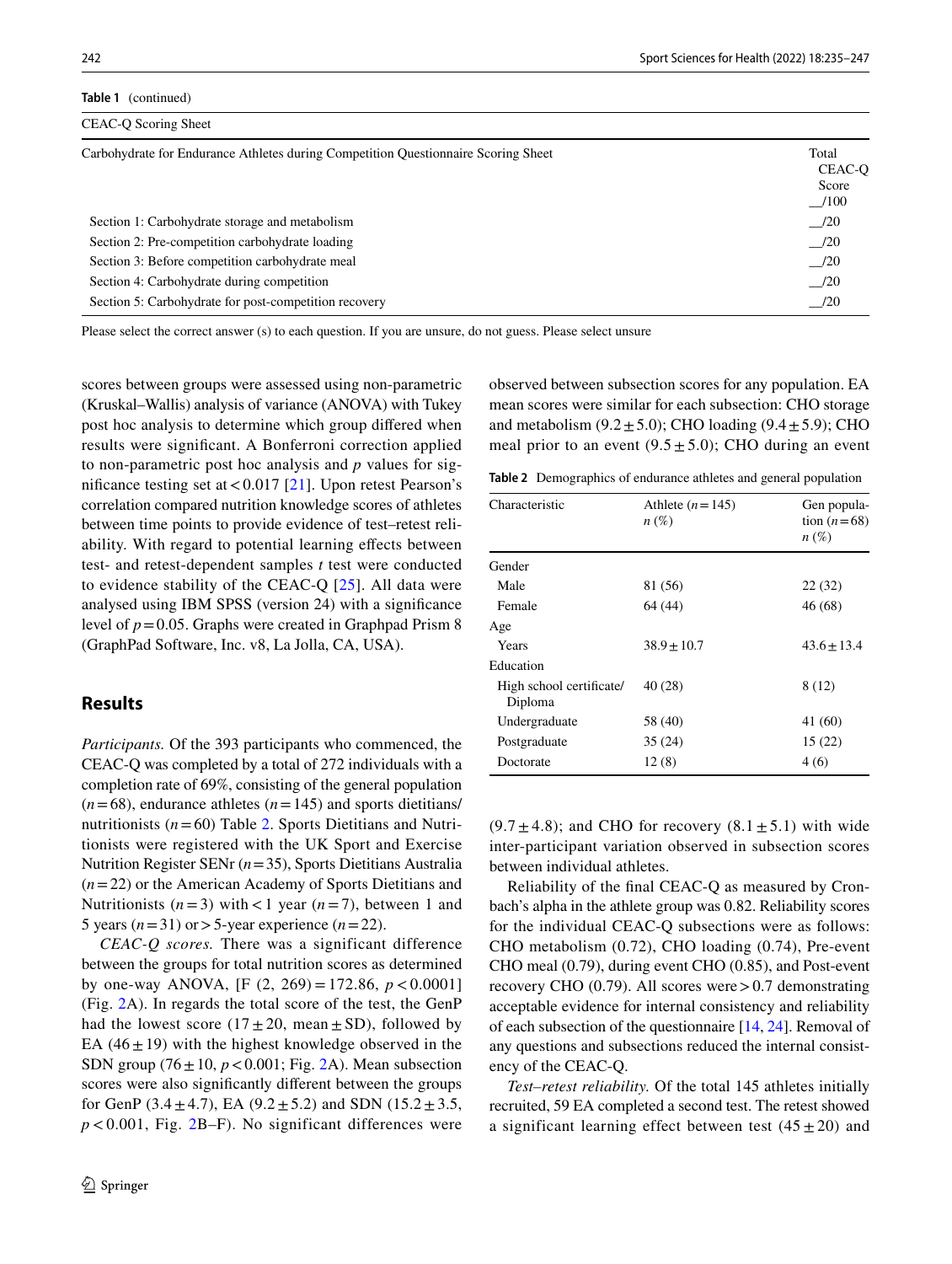<span id="page-8-0"></span>**Fig. 2** CEAC-Q total and subsection scores of GenP, endurance athletes (EA) and sport dietitians and nutritionists. Total score (**A**), carbohydrate metabolism (**B**), carbohydrate loading (**C**), carbohydrate preevent meal (**D**), carbohydrate during event (**E**), carbohydrate for recovery (**F**). Data are means  $\pm$  SD. Different letters on top of each column represent statistically signifcant differences between the groups<br> $(p < 0.001)$ 



retest (53 $\pm$ 18, *p*<0.001). Test–retest reliability of the total CEAC-Q was determined  $(r=0.742, p<0.001$  Table [3](#page-9-0)), but not for the individual subsections. Scores increased by an average  $8.5 \pm 13.6$  $8.5 \pm 13.6$  $8.5 \pm 13.6$  points ( $p < 0.001$ , Table 3) with a wide inter-participant variation range in the change. The diference in scores between the initial test was primarily the result of fewer athletes selecting unsure (0 points) in the second test  $(14.8 \pm 9.2 \text{ vs } 10.6 \pm 9.6, p < 0.0001)$  and choosing an alternative answer that was either incorrect (0 points) or correct (4 points). The majority of athletes (76.3%, *n*=45)

increased CEAC-Q scores on retest by an average  $+13±12$ points, while 14 participants' scores decreased between tests by  $-6\pm 4$  points. The majority of athletes (91.5%,  $n=54$ ) indicated that completing the CEAC-Q inspired them to learn more about sports nutrition, with  $72.9\%$  ( $n=43$ ) believing their knowledge had increased between tests*.* Qualitative comments suggest this diference in scores may partially be explained if participants selected unsure to avoid guessing incorrectly in one test but not for the other; "*I think I clicked 'unsure' more the frst time whereas this time I*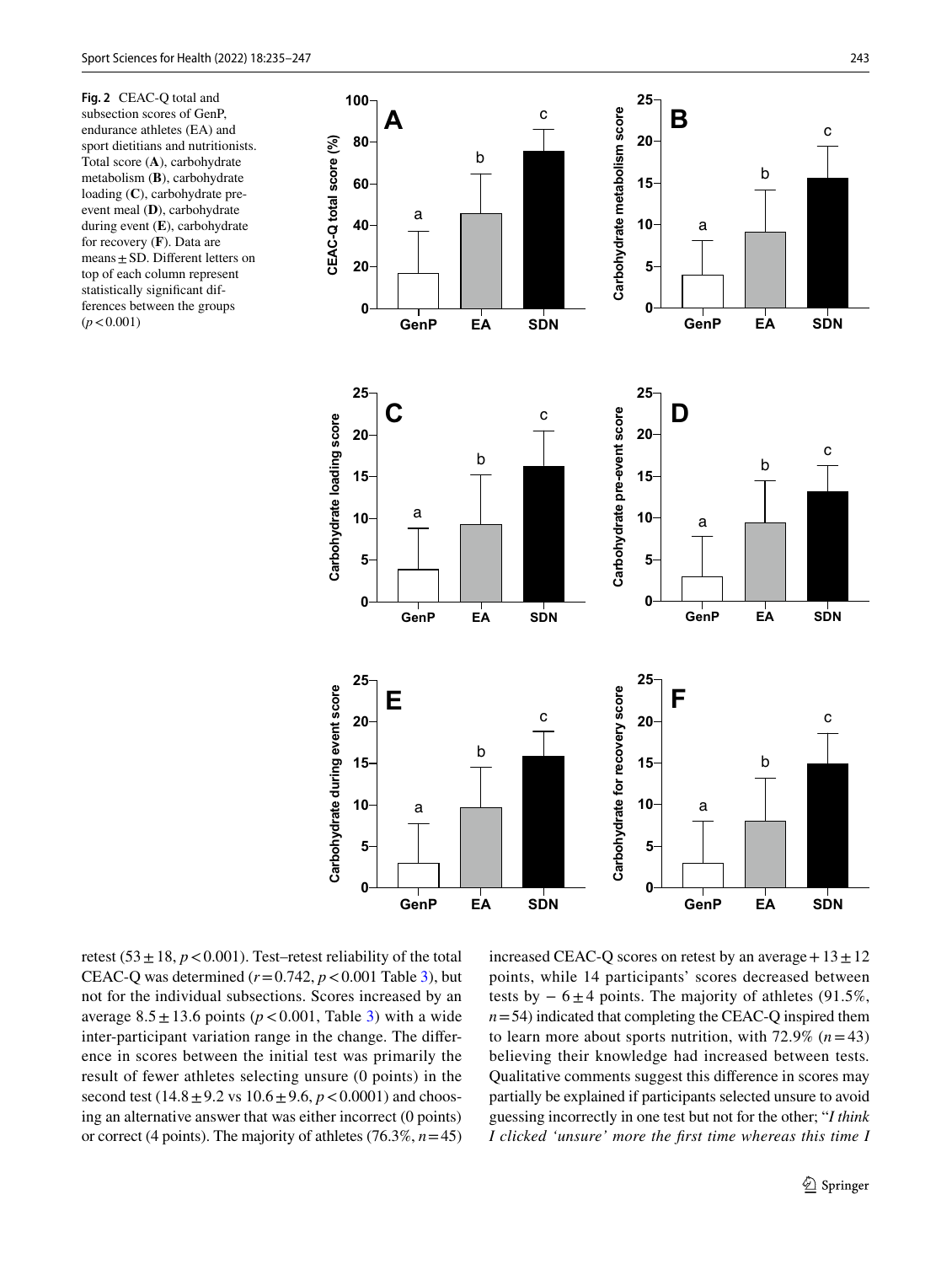<span id="page-9-0"></span>**Table 3** Endurance athlete CEAC-Q scores test–retest reliability (mean  $\pm$  SD)

| Knowledge section<br>$(n=59)$          | Test 1        | Test 2         | Difference     | Pearson's<br>correlation<br>coefficient | Significance of<br>difference $(p)$ |
|----------------------------------------|---------------|----------------|----------------|-----------------------------------------|-------------------------------------|
| Section 1<br>Carbohydrate metabolism   | $9.0 + 4.8$   | $10.8 \pm 4.8$ | $1.8 \pm 5.0$  | 0.459                                   | 0.008                               |
| Section 2<br>Carbohydrate loading      | $8.9 + 6.3$   | $11.3 + 4.9$   | $2.4 \pm 5.1$  | 0.609                                   | < 0.001                             |
| Section 3<br>Carbohydrate pre-event    | $8.8 + 4.8$   | $9.8 + 4.2$    | $1.0 + 4.4$    | 0.542                                   | 0.079                               |
| Section 4<br>Carbohydrate during event | $10.3 + 4.3$  | $11.5 + 4.8$   | $1.3 + 3.9$    | 0.645                                   | 0.016                               |
| Section 5<br>Carbohydrate for recovery | $8.0 \pm 5.2$ | $10.0 + 5.3$   | $2.0 + 4.6$    | 0.610                                   | 0.002                               |
| Total CEAC-O score                     | $45 + 20$     | $53 + 18$      | $8.5 \pm 13.6$ | 0.742                                   | < 0.001                             |

*didn't at all, but I don't think my knowledge has changed."*. By completing the CEAC-Q that athletes may have been made aware of gaps in their own knowledge which instigated self-learning "A*fter answering "Unsure" on most of the questions the frst time round I looked up some of the info online to get a better understanding*". However, as one participant reported increased knowledge or awareness does not necessarily translate to a change in behaviour: "*It's made me think I SHOULD learn more. But whether or not I act on it is questionable.*"

*Test time to completion.* When performing the questionnaire only during retest (without demographics questions), the CEAC-Q took athletes an average  $10:36 \pm 07:45$  min to complete.

# **Discussion**

The main fndings of this study were that (1) the carbohydrate for endurance athletes in competition questionnaire (CEAC-Q) is a fast and valid tool to assess CHO knowledge for competition in endurance athletes, and (2) the CEAC-Q can identify knowledge gaps and raise awareness of that gap within athletes.

To our knowledge, the CEAC-Q is the frst CHO-specifc nutrition knowledge questionnaire designed for use with endurance athletes in a competition setting to understand gaps in knowledge of current CHO guidelines. Previous general nutrition knowledge questionnaire studies have observed both poor CHO-specifc knowledge in athletes [[26](#page-11-20)] as well as inadequate CHO intakes during competition in elite and amateur athletes [[5](#page-11-21), [6,](#page-11-1) [27](#page-11-22)]. Inadequate nutrition knowledge is one of multiple barriers infuencing athletes' capacity to eat appropriately [\[28\]](#page-11-23). A key role of nutrition practitioners is to provide targeted nutrition coaching based upon topics that are poorly understood by their athletes  $[21]$  $[21]$ . Using the CEAC-Q to specifically

evaluate knowledge of CHO for optimal performance before, during and after competition, it is possible for nutrition practitioners to rapidly identify these knowledge gaps to provide bespoke education during the nutritioncoaching process [[29,](#page-11-24) [30\]](#page-11-25).

Although the CEAC-Q focuses specifcally on CHO, knowledge scores were comparable to those of other general sports nutrition knowledge questionnaires conducted in athletes. Two longer original 89-item nutrition for sport knowledge questionnaire (NSKQ) [[22\]](#page-11-15) and shortened 37-item abridged nutrition for sport knowledge questionnaire (A-NSKQ) [\[21\]](#page-11-14) reported nutrition knowledge scores in athletes of 49% and 46%, respectively. Five of seven studies included in a meta-analysis of general nutrition knowledge questionnaires reported athletes with mean knowledge scores greater than 50%, ranging from 42.7 to 67.7% [[11](#page-11-5)]. In a general sports nutrition knowledge questionnaire, Trakman and Forsyth [[21](#page-11-14)] determined construct validity between individuals with formal nutrition education (65%) and individuals with no formal nutrition education score (52%). Karpinski and Dolins [\[15\]](#page-11-7) found 55.4% of athletes correctly answered a general sports nutrition knowledge questionnaire where out of a total 11 points, athletes scored  $3.5 \pm 3.0$  (31.8%) against sports dietitians  $7.8 \pm 2.4$  (70.9%). Similar to these, the CEAC-Q total scores (Fig. [2](#page-8-0)A) show that EA had superior nutrition knowledge (46%) than the GenP (17%), but less than SDN (76%). The clear distinction demonstrates construct validity of the CEAC-Q. Future CEAC-Q scores from a large cohort of athletes will identify factors afecting interindividual variation in knowledge to clarify which topics are poorly understood and how this relates to practice.

An unexpected fnding was a small but signifcant learning efect of the CEAC-Q to allow athletes to self-identify gaps in their own knowledge that may have motivated selfdirected learning to fll these knowledge gaps. Indeed, retest of the CEAC-Q 10–14 days after, in a subgroup of 59 EA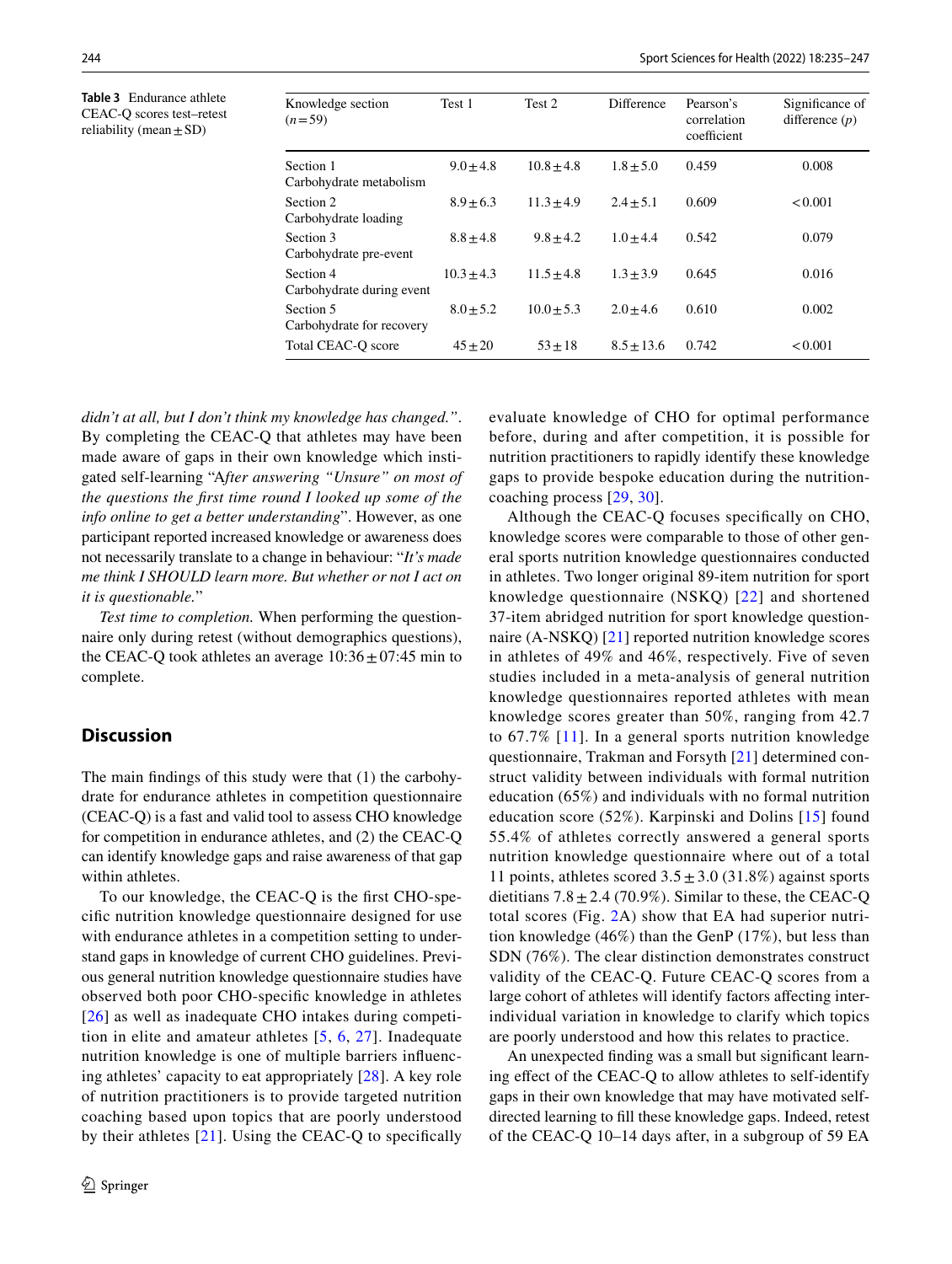resulted in an increased test score for 54 athletes (91.5%), with a mean increase in score of  $8.5 \pm 13.6\%$  ( $p = < 0.001$ ). This occurred despite no feedback regarding scores or formal education being provided between tests. The majority of athletes reported that their knowledge increased after the initial completion  $(n=43, 72.9\%)$  and wanted to learn more about sports nutrition for competition (*n*=54, 91.5%). Systematic examination of open-ended comments about the questionnaire made by 26 of the athletes who reported changes in knowledge following in retest questionnaire unveiled athletes becoming aware of gaps in their own knowledge and participated in self-directed learning on the topic or sought external advice. Similarly, qualitative comments indicate that changes in scores may be the result of EA selecting unsure in the frst test then selecting an answer in the retest. The act of completing the CEAC-Q may set in chain thinking processes leading to new insights or knowledge [[31\]](#page-12-0). Athletes naturally seek to gain any competitive advantage; becoming aware of gaps in their knowledge may seek to improve between two tests [\[25](#page-11-19)]. As scores are expected to increase following selfeducation, a diferent and small random error in repeat tests indicates good reliability and construct validity as it suggests learning processes at work [[32](#page-12-1), [33](#page-12-2)].

A key role of sports dietitians is to support positive change in the dietary behaviour of athletes utilising a range of nutrition-coaching interventions [[29,](#page-11-24) [30\]](#page-11-25). In the theoretical framework of the *COM-B* model of behaviour change, improving the physical and psychological *capability* and the *motivation* of individuals are essential to drive behaviour change [[34,](#page-12-3) [35](#page-12-4)]. Our fndings support the idea that using the CEAC-Q as a screening tool could help increase the theoretical and practical knowledge (*capability*) by identifying gaps in knowledge of current CHO guidelines that may require targeted education. An unexpected fnding was the ability of the CEAC-Q to internally motivate an athlete to instigate self-directed learning to correct knowledge gaps, despite no feedback being provided on results. Although increased knowledge or awareness of areas for improvement does not necessarily translate to a change in behaviour [[10\]](#page-11-4), a good nutrition-coaching program should enhance enablers and reduce barriers to support change [[29\]](#page-11-24). Thus, the CEAC-Q can be a useful tool for sports dietitians aiming to infuence and motivate their athletes to change nutritional intake during competition for optimal performance.

The main limitations of the current questionnaire are the time-frame between tests, control over participant test conditions, self-learning and bias in nutritional beliefs. Previous nutrition knowledge validation studies considered a period of 3 weeks long enough for answers to be forgotten yet short enough to minimise any change in nutrition knowledge [[12,](#page-11-6) [14](#page-11-17), [21,](#page-11-14) [22\]](#page-11-15). Test conditions should be consistent in repeat trials, however, for a self-administered test, no control could be placed over distractions or how much attention a participant takes when completing [\[32](#page-12-1)]. No nutrition education or feedback on scores were provided between tests, however, athletes who participated in the retest may have been personally invested in the topic and more motivated to increase their knowledge, which could not be controlled by investigators [[21\]](#page-11-14) and it would have been useful to conduct a formal education program to further test the capacity to detect changes in knowledge.

The current fndings open up avenues for future research to assess and optimise dietary practices of endurance athletes. Completing the CEAC-Q with a larger cohort of endurance athletes will allow diferentiation between known confounders of nutrition knowledge in a competitive setting: age, sex, level of education as well as potential confounders including living situation, level physical activity, ethnicity, athletic calibre and type of sport [[26\]](#page-11-20). However, as increased knowledge or awareness will not necessarily translate to a change in behaviour [\[10](#page-11-4)] future studies should use the CEAC-Q in a competitive setting to assess barriers, attitudes and the relationship between CHO knowledge and practice. This will allow nutrition practitioners to further understand why athletes fail to achieve recommended CHO intakes and subsequently develop more efective, improved athlete nutrition education resources and programs to optimise endurance performance.

# **Conclusion**

The CEAC-Q is a valid online tool taking  $\sim$  10 min to rapidly assess baseline knowledge of current carbohydrate guidelines and recommendations in athletes. Following administration of the CEAC-Q, a small signifcant learning efect was observed, demonstrating a potential use to identify knowledge gaps prior to targeted nutrition coaching and increase the capability and motivation of athletes to change behaviour. Future studies should evaluate the relationship between CEAC-Q knowledge and carbohydrate intake during competition with a larger cohort to defne diferences between known confounders of nutrition knowledge.

**Author contributions** The study was designed by GS, JP, JM and JA; data were collected and analysed by GS and JA; data interpretation and manuscript preparation were undertaken by GS and JA. All the authors approved the fnal version of the paper.

**Data availability** The datasets generated during and/or analysed during the current study are available from the corresponding author on reasonable request.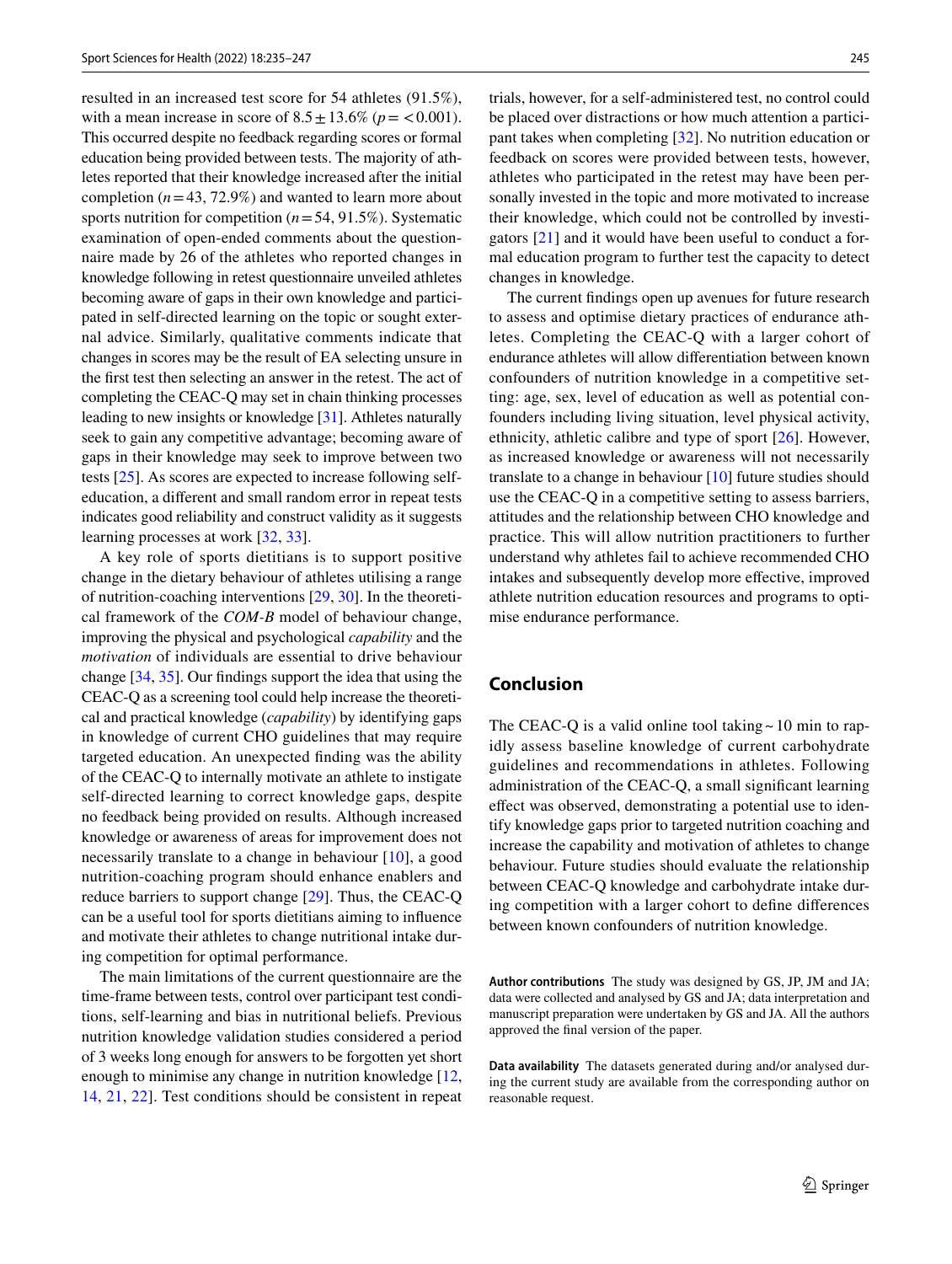#### **Declarations**

**Conflict of interest** The authors declare that they have no confict of interest.

**Ethical approval** The questionnaire and methodology for this study were approved by the Liverpool John Moores ethics committee (application reference: 19SPS016). Written consent for participants and research was conducted according to Helsinki as per the LJMU ethics committee requirements.

**Consent to participate** Informed consent was obtained from all the individual participants included in the study.

**Consent for publication** Informed consent was obtained from all the participants for publication within this journal.

**Open Access** This article is licensed under a Creative Commons Attribution 4.0 International License, which permits use, sharing, adaptation, distribution and reproduction in any medium or format, as long as you give appropriate credit to the original author(s) and the source, provide a link to the Creative Commons licence, and indicate if changes were made. The images or other third party material in this article are included in the article's Creative Commons licence, unless indicated otherwise in a credit line to the material. If material is not included in the article's Creative Commons licence and your intended use is not permitted by statutory regulation or exceeds the permitted use, you will need to obtain permission directly from the copyright holder. To view a copy of this licence, visit <http://creativecommons.org/licenses/by/4.0/>.

# **References**

- <span id="page-11-0"></span>1. Stellingwerff T, Cox GR (2014) Systematic review: carbohydrate supplementation on exercise performance or capacity of varying durations. Appl Physiol Nutr Metab 39(9):998–1011
- <span id="page-11-8"></span>2. Thomas DT, Erdman KA, Burke LM (2016) Position of the Academy of Nutrition and Dietetics, Dietitians of Canada, and the American College of Sports Medicine: nutrition and athletic performance. J Acad Nutr Diet 116(3):501–528
- 3. Heikura IA et al (2017) A mismatch between athlete practice and current sports nutrition guidelines among elite female and male middle- and long-distance athletes. Int J Sport Nutr Exerc Metab 27(4):351–360
- 4. Spronk I et al (2015) Relationship between general nutrition knowledge and dietary quality in elite athletes. Int J Sport Nutr Exerc Metab 25(3):243–251
- <span id="page-11-21"></span>5. McLeman LA, Ratclife K, Cliford T (2019) Pre- and postexercise nutritional practices of amateur runners in the UK: are they meeting the guidelines for optimal carbohydrate and protein intakes? Sport Sci Health 15:511–517
- <span id="page-11-1"></span>6. Masson G, Lamarche B (2016) Many non-elite multisport endurance athletes do not meet sports nutrition recommendations for carbohydrates. Appl Physiol Nutr Metab 41(7):728–734
- <span id="page-11-2"></span>7. Hansen EA et al (2014) Improved marathon performance by inrace nutritional strategy intervention. Int J Sport Nutr Exerc Metab 24(6):645–655
- 8. Hottenrott K et al (2012) A scientifc nutrition strategy improves time trial performance by≈ 6% when compared with a self-chosen nutrition strategy in trained cyclists: a randomized cross-over study. Appl Physiol Nutr Metab 37(4):637–645
- <span id="page-11-3"></span>9. Mujika I (2018) Case study: long-term low carbohydrate, high fat diet impairs performance and subjective wellbeing in a worldclass vegetarian long-distance triathlete. Int J Sport Nutr Exerc Metab 29(3):339–344
- <span id="page-11-4"></span>10. Alaunyte I, Perry JL, Aubrey T (2015) Nutritional knowledge and eating habits of professional rugby league players: does knowledge translate into practice? J Int Soc Sports Nutr 12:18
- <span id="page-11-5"></span>11. Heaney S et al (2011) Nutrition knowledge in athletes: a systematic review. Int J Sport Nutr Exerc Metab 21(3):248–261
- <span id="page-11-6"></span>12. Blennerhassett C et al (2018) Development and implementation of a nutrition knowledge questionnaire for ultra-endurance athletes. Int J Sport Nutr Exerc Metab 29(1):39–45
- 13. Trakman GL et al (2019) Modifcations to the nutrition for sport knowledge questionnaire (NSQK) and abridged nutrition for sport knowledge questionnaire (ANSKQ). J Int Soc Sports Nutr 16(1):26
- <span id="page-11-17"></span>14. Furber MJW, Roberts JD, Roberts MG (2017) A valid and reliable nutrition knowledge questionnaire for track and feld athletes. BMC Nutr 3(1):36
- <span id="page-11-7"></span>15. Karpinski CA, Dolins KR, Bachman J (2019) Development and validation of a 49-Item sports nutrition knowledge instrument (49-SNKI) for adult athletes. Top Clin Nutr 34(3):174–185
- <span id="page-11-9"></span>16. Impey SG et al (2018) Fuel for the work required: a theoretical framework for carbohydrate periodization and the glycogen threshold hypothesis. Sports Med 48:103–1048
- <span id="page-11-10"></span>17. Areta JL, Hopkins WG (2018) Skeletal muscle glycogen content at rest and during endurance exercise in humans: a metaanalysis. Sports Med 48(9):2091–2102
- <span id="page-11-11"></span>18. Zinn C, Schofeld G, Wall C (2005) Development of a psychometrically valid and reliable sports nutrition knowledge questionnaire. J Sci Med Sport 8(3):346–351
- <span id="page-11-12"></span>19. Regmi PR et al (2016) Guide to the design and application of online questionnaire surveys. Nepal J Epidemiol 6(4):640–644
- <span id="page-11-13"></span>20. Evans RR et al (2009) Developing valid and reliable online survey instruments using commercial software programs. J Consum Health Internet 13(1):42–52
- <span id="page-11-14"></span>21. Trakman GL et al (2018) Development and validation of a brief general and sports nutrition knowledge questionnaire and assessment of athletes' nutrition knowledge. J Int Soc Sports Nutr 15:17
- <span id="page-11-15"></span>22. Trakman GL et al (2017) The nutrition for sport knowledge questionnaire (NSKQ): development and validation using classical test theory and Rasch analysis. J Int Soc Sports Nutr 14:26
- <span id="page-11-16"></span>23. Kline P (2000) The handbook of psychological testing, 2nd edn. Routledge, London
- <span id="page-11-18"></span>24. Tavakol M, Dennick R (2011) Making sense of Cronbach's alpha. Int J Med Educ 2:53–55
- <span id="page-11-19"></span>25. Kondric M et al (2013) Sport nutrition and doping in tennis: an analysis of athletes' attitudes and knowledge. J Sports Sci Med 12:290–297
- <span id="page-11-20"></span>26. Spendlove JK et al (2011) Evaluation of general nutrition knowledge in elite Australian athletes. Br J Nutr 107(12):1871–1880
- <span id="page-11-22"></span>27. Cox GR, Snow RJ, Burke LM (2010) Race-day carbohydrate intakes of elite triathletes contesting olympic-distance triathlon events. Int J Sport Nutr Exerc Metab 20(4):299–306
- <span id="page-11-23"></span>28. Heaney S et al (2008) Towards an understanding of the barriers to good nutrition for elite athletes. Int J Sports Sci Coach 3(3):391–401
- <span id="page-11-24"></span>29. Bentley MR et al (2019) Sports nutritionists' perspectives on enablers and barriers to nutritional adherence in high performance sport: a qualitative analysis informed by the COM-B model and theoretical domains framework. J Sports Sci 37(18):2075–2085
- <span id="page-11-25"></span>30. Bentley MRN, Mitchell N, Backhouse SH (2020) Sports nutrition interventions: a systematic review of behavioural strategies used